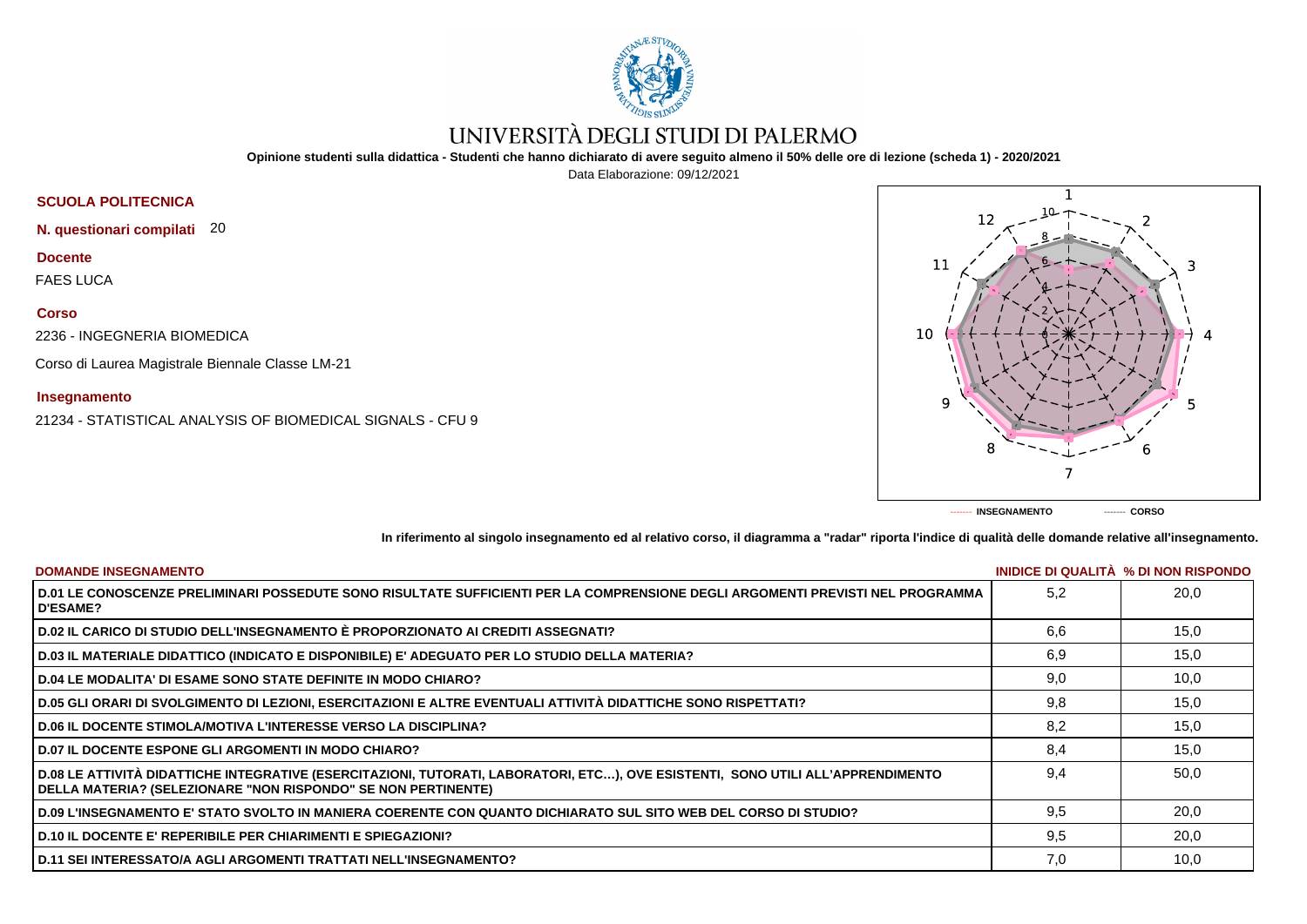**DOMANDE INSEGNAMENTO INIDICE DI QUALITÀ % DI NON RISPONDO**

**D.12 SEI COMPLESSIVAMENTE SODDISFATTO DI COME E' STATO SVOLTO QUESTO INSEGNAMENTO, ANCHE NEL CASO IN CUI QUESTO SIA STATO FRUITO CON MODALITA' A DISTANZA?**

#### **INFO STUDENTE E SUGGERIMENTI**

|                                                                                                                                                                    | 1° IN CORSO                                 |                                          | 2° IN CORSO                                | 3° IN CORSO                                                                                                       |                                                                                                      | 4° IN CORSO                                              |         |                                                                                                                                                                                                             | 5° IN CORSO |                                                           | 6° IN CORSO                               | <b>FUORI CORSO</b>  |  |
|--------------------------------------------------------------------------------------------------------------------------------------------------------------------|---------------------------------------------|------------------------------------------|--------------------------------------------|-------------------------------------------------------------------------------------------------------------------|------------------------------------------------------------------------------------------------------|----------------------------------------------------------|---------|-------------------------------------------------------------------------------------------------------------------------------------------------------------------------------------------------------------|-------------|-----------------------------------------------------------|-------------------------------------------|---------------------|--|
| <b>D.02 ANNO DI CORSO</b>                                                                                                                                          | 100,0                                       |                                          | 0,0                                        | 0,0                                                                                                               | 0,0                                                                                                  |                                                          |         | 0,0                                                                                                                                                                                                         |             |                                                           | 0,0                                       | 0,0                 |  |
|                                                                                                                                                                    | <b>LICEO</b><br><b>CLASSICO</b>             | <b>LICEO SOCIO-</b><br><b>PEDAGOGICO</b> | <b>IST. TECNICO</b><br><b>PER GEOMETRI</b> | <b>LICEO</b><br><b>SCIENTIFICO</b>                                                                                |                                                                                                      | <b>IST. TECNICO</b>                                      |         | IST.<br><b>COMMERCIALE PROFESSIONALE</b>                                                                                                                                                                    |             | <b>ALTRI LICEI</b>                                        | <b>IST. TECNICO</b><br><b>INDUSTRIALE</b> | <b>ALTRO</b>        |  |
| <b>D.01 SCUOLA SECONDARIA DI</b><br><b>PROVENIENZA</b>                                                                                                             | 20,0                                        | 0,0                                      | 0,0                                        |                                                                                                                   | 80,0                                                                                                 |                                                          | 0,0     |                                                                                                                                                                                                             |             | 0,0                                                       | 0,0                                       | 0,0                 |  |
|                                                                                                                                                                    | <b>IN SEDE</b>                              |                                          |                                            |                                                                                                                   | <b>FUORI SEDE PENDOLARE</b>                                                                          |                                                          |         |                                                                                                                                                                                                             |             | <b>FUORI SEDE STANZIALE</b>                               |                                           |                     |  |
| <b>D.02 RESIDENZA</b>                                                                                                                                              | 35,0                                        |                                          |                                            |                                                                                                                   | 30,0                                                                                                 |                                                          |         |                                                                                                                                                                                                             | 35,0        |                                                           |                                           |                     |  |
|                                                                                                                                                                    | $0 - 30$                                    | $31 - 60$                                | 61-90                                      | 91-120                                                                                                            |                                                                                                      | 121-150                                                  | 151-180 |                                                                                                                                                                                                             | 181-210     | 211-240                                                   | 241-270                                   | 271-300             |  |
| <b>D.03 NUMERO TOTALE DI CREDITI</b><br><b>ACQUISITI ALLA DATA DELLA</b><br><b>RILEVAZIONE</b>                                                                     | 65,0                                        | 15,0                                     | 5,0                                        | 0,0                                                                                                               |                                                                                                      | 0,0                                                      | 5,0     |                                                                                                                                                                                                             | 10,0        | 0,0                                                       | 0,0                                       | 0,0                 |  |
|                                                                                                                                                                    | <b>ESCLUSIVAMENTE IN</b><br><b>PRESENZA</b> |                                          |                                            | <b>SIMULTANEAMENTE IN</b><br>PRESENZA O IN MODALITÀ<br><b>BLENDED (IN PARTE A</b><br><b>DISTANZA)</b>             | <b>ESCLUSIVAMENTE A</b><br><b>DISTANZA.</b><br><b>PREVALENTEMENTE IN</b><br><b>MODALITÀ SINCRONA</b> |                                                          |         | <b>ESCLUSIVAMENTE A</b><br><b>DISTANZA.</b><br>PREVALENTEMENTE IN<br><b>MODALITÀ ASINCRONA (CON</b><br><b>PUBBLICAZIONE DI LEZIONI</b><br><b>REGISTRATE ED EVENTUALI</b><br><b>INCONTRI CON IL DOCENTE)</b> |             |                                                           | <b>NON RISPONDO</b>                       |                     |  |
| <b>D.13 L'INSEGNAMENTO È STATO</b><br><b>EROGATO DAL DOCENTE</b>                                                                                                   | 0,0                                         |                                          |                                            | 0,0<br>70,0                                                                                                       |                                                                                                      | 10,0                                                     |         | 20,0                                                                                                                                                                                                        |             |                                                           |                                           |                     |  |
|                                                                                                                                                                    | <b>INTERAMENTE IN PRESENZA</b>              |                                          |                                            | <b>PREVALENTEMENTE IN</b><br>PRESENZA (PER OLTRE IL 75% E PARZIALMENTE A DISTANZA<br><b>DEL MONTE ORE TOTALE)</b> |                                                                                                      | (CIRCA IL 50% DELLE ORE PER<br><b>CIASCUNA MODALITÀ)</b> |         |                                                                                                                                                                                                             |             | <b>PARZIALMENTE IN PRESENZA ESCLUSIVAMENTE A DISTANZA</b> |                                           | <b>NON RISPONDO</b> |  |
| <b>D.14 IN CASO DI DIDATTICA</b><br>"BLENDED" O DI LEZIONI RESE<br><b>DISPONIBILI IN PIATTAFORMA, HAI</b><br><b>SCELTO DI FREQUENTARE</b><br><b>L'INSEGNAMENTO</b> | 0,0                                         |                                          |                                            | 0,0                                                                                                               |                                                                                                      | 0,0                                                      |         |                                                                                                                                                                                                             |             | 25,0                                                      |                                           | 75,0                |  |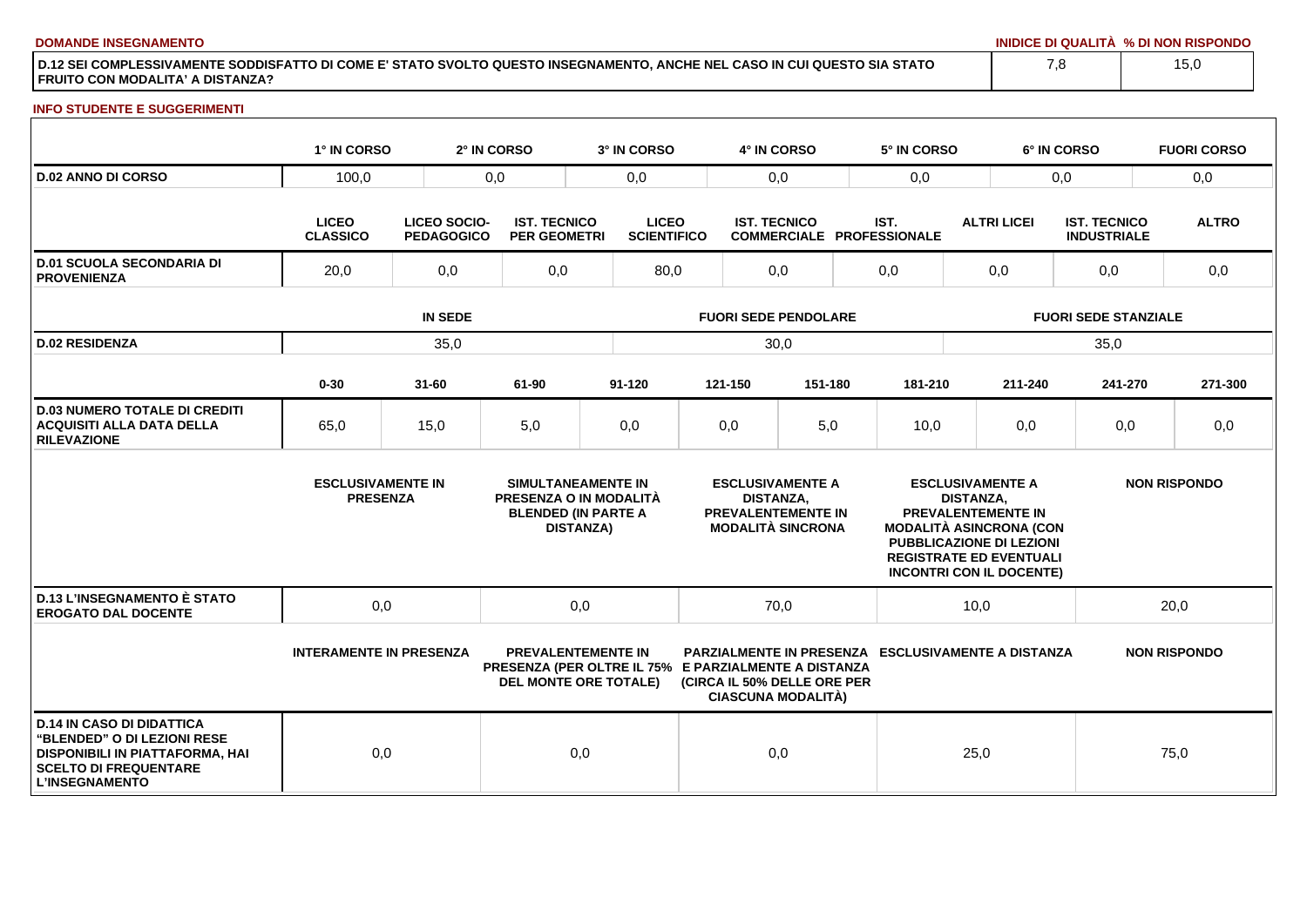|                                                                                                                                                                                                             |                                                                                                                                                                                                                   | SÌ               | <b>NO</b> |                                                                                                                 |                                                                               |                                              | <b>SOLO IN PARTE</b>                                           |                   |                |                                                                                 | <b>NON RISPONDO</b>               |      |                     |      |                               |  |      |                     |  |
|-------------------------------------------------------------------------------------------------------------------------------------------------------------------------------------------------------------|-------------------------------------------------------------------------------------------------------------------------------------------------------------------------------------------------------------------|------------------|-----------|-----------------------------------------------------------------------------------------------------------------|-------------------------------------------------------------------------------|----------------------------------------------|----------------------------------------------------------------|-------------------|----------------|---------------------------------------------------------------------------------|-----------------------------------|------|---------------------|------|-------------------------------|--|------|---------------------|--|
| <b>D.15 INDIPENDENTEMENTE DALLA</b><br><b>MODALITÀ DI EROGAZIONE</b><br>DELL'INSEGNAMENTO, IL DOCENTE<br>HA RESO DISPONIBILI LE SUE LEZIONI<br><b>REGISTRATE SU PIATTAFORMA?</b>                            | 80,0                                                                                                                                                                                                              |                  |           | 0,0                                                                                                             |                                                                               |                                              |                                                                | 0,0               |                |                                                                                 |                                   | 20,0 |                     |      |                               |  |      |                     |  |
|                                                                                                                                                                                                             | <b>TRAMITE</b><br><b>TRAMITE</b><br><b>RICEVIMENTO SU</b><br><b>APPUNTAMENTI A</b><br><b>RICHIESTA SU</b><br>PIATTAFORMA,<br><b>NEGLI ORARI</b><br><b>PIATTAFORMA</b><br><b>PREDEFINITI DAL</b><br><b>DOCENTE</b> |                  |           | <b>TRAMITE EMAIL</b><br>PER TELEFONO, SU                                                                        |                                                                               | <b>TRAMITE CHAT O</b><br><b>APPUNTAMENTO</b> | DURANTE LE LEZIONI DURANTE LE LEZIONI<br><b>IN PRESENZA</b>    |                   |                |                                                                                 | <b>NON RISPONDO</b><br>A DISTANZA |      |                     |      |                               |  |      |                     |  |
| D.16 CON QUALI MODALITÀ HAI<br><b>INTERAGITO PREVALENTEMENTE CON</b><br>IL DOCENTE DURANTE LA FASE DI<br><b>SVOLGIMENTO DELL'INSEGNAMENTO?</b>                                                              | 0,0                                                                                                                                                                                                               |                  | 0,0       | 5,0                                                                                                             |                                                                               | 0,0                                          |                                                                |                   | 5,0            |                                                                                 | 50,0                              | 40,0 |                     |      |                               |  |      |                     |  |
|                                                                                                                                                                                                             | $\mathbf{1}$                                                                                                                                                                                                      | $\overline{2}$   |           | 3                                                                                                               | 4                                                                             | 5                                            |                                                                | 6                 | $\overline{7}$ |                                                                                 | 8                                 | 9    |                     | 10   | <b>NON</b><br><b>RISPONDO</b> |  |      |                     |  |
| D.17 IL DOCENTE TI E SEMBRATO A<br><b>SUO AGIO NELLA GESTIONE DELLA</b><br><b>DIDATTICA A DISTANZA?</b>                                                                                                     | 0,0                                                                                                                                                                                                               | 0,0              |           | 0,0                                                                                                             | 0,0                                                                           | 0,0                                          |                                                                | 0,0               | 15,0           | 15,0                                                                            |                                   | 30,0 |                     | 25,0 | 15,0                          |  |      |                     |  |
|                                                                                                                                                                                                             | <b>NELLA STESSA CITTÀ SEDE</b>                                                                                                                                                                                    | <b>DEL CORSO</b> |           |                                                                                                                 | IN UN'ALTRA CITTÀ/PAESE,<br><b>ENTRO 50 KM DALLA SEDE</b><br><b>DEL CORSO</b> |                                              | IN UN'ALTRA CITTÀ/PAESE, A<br>PIÙ DI 50 KM DALLA SEDE DEL      | <b>CORSO</b>      |                | IN UN ALTRO PAESE UE O<br><b>EXTRA UE</b>                                       |                                   |      | <b>NON RISPONDO</b> |      |                               |  |      |                     |  |
| <b>D.18 NEL PERIODO DI FREQUENZA</b><br>DELL'INSEGNAMENTO HAI ABITATO<br><b>PREVALENTEMENTE:</b>                                                                                                            |                                                                                                                                                                                                                   | 30,0             |           |                                                                                                                 | 15,0                                                                          |                                              |                                                                | 35,0              |                | 0,0                                                                             |                                   | 20,0 |                     |      |                               |  |      |                     |  |
|                                                                                                                                                                                                             | <b>UNO SPAZIO PRIVATO</b>                                                                                                                                                                                         |                  |           | SI, HO AVUTO A DISPOSIZIONE SI, HO AVUTO A DISPOSIZIONE SI, HO AVUTO A DISPOSIZIONE<br>UNO SPAZIO CONDIVISO CON | <b>ORARI A ROTAZIONE</b>                                                      |                                              | <b>UNO SPAZIO CONDIVISO E</b><br><b>CON SOVRAPPOSIZIONE DI</b> | <b>ORARI</b>      |                | <b>NO, NON HO AVUTO A</b><br><b>DISPOSIZIONE UNO SPAZIO</b><br><b>SPECIFICO</b> |                                   |      |                     |      |                               |  |      | <b>NON RISPONDO</b> |  |
| <b>D.19 NELL'ALLOGGIO IN CUI HAI</b><br><b>ABITATO HAI AVUTO A DISPOSIZIONE</b><br>UNO SPAZIO NEL QUALE POTERE<br>SVOLGERE EVENTUALI ATTIVITÀ DI<br>STUDIO A DISTANZA (LEZIONI,<br>COLLOQUI CON DOCENTI, )? |                                                                                                                                                                                                                   | 50,0             |           |                                                                                                                 | 5,0<br>0,0                                                                    |                                              | 10,0                                                           |                   |                |                                                                                 |                                   |      |                     |      |                               |  | 35,0 |                     |  |
|                                                                                                                                                                                                             |                                                                                                                                                                                                                   | PC               |           |                                                                                                                 | <b>TABLET</b>                                                                 |                                              |                                                                | <b>SMARTPHONE</b> | <b>ALTRO</b>   |                                                                                 |                                   |      | <b>NON RISPONDO</b> |      |                               |  |      |                     |  |
| <b>D.20 DURANTE LA FREQUENZA</b><br><b>DELL'INSEGNAMENTO QUALE</b><br>STRUMENTAZIONE HAI UTILIZZATO IN<br><b>CASA PIÙ FREQUENTEMENTE?</b>                                                                   |                                                                                                                                                                                                                   | 70,0             |           |                                                                                                                 | 0,0                                                                           |                                              |                                                                | 0,0               |                | 0,0                                                                             |                                   |      | 30,0                |      |                               |  |      |                     |  |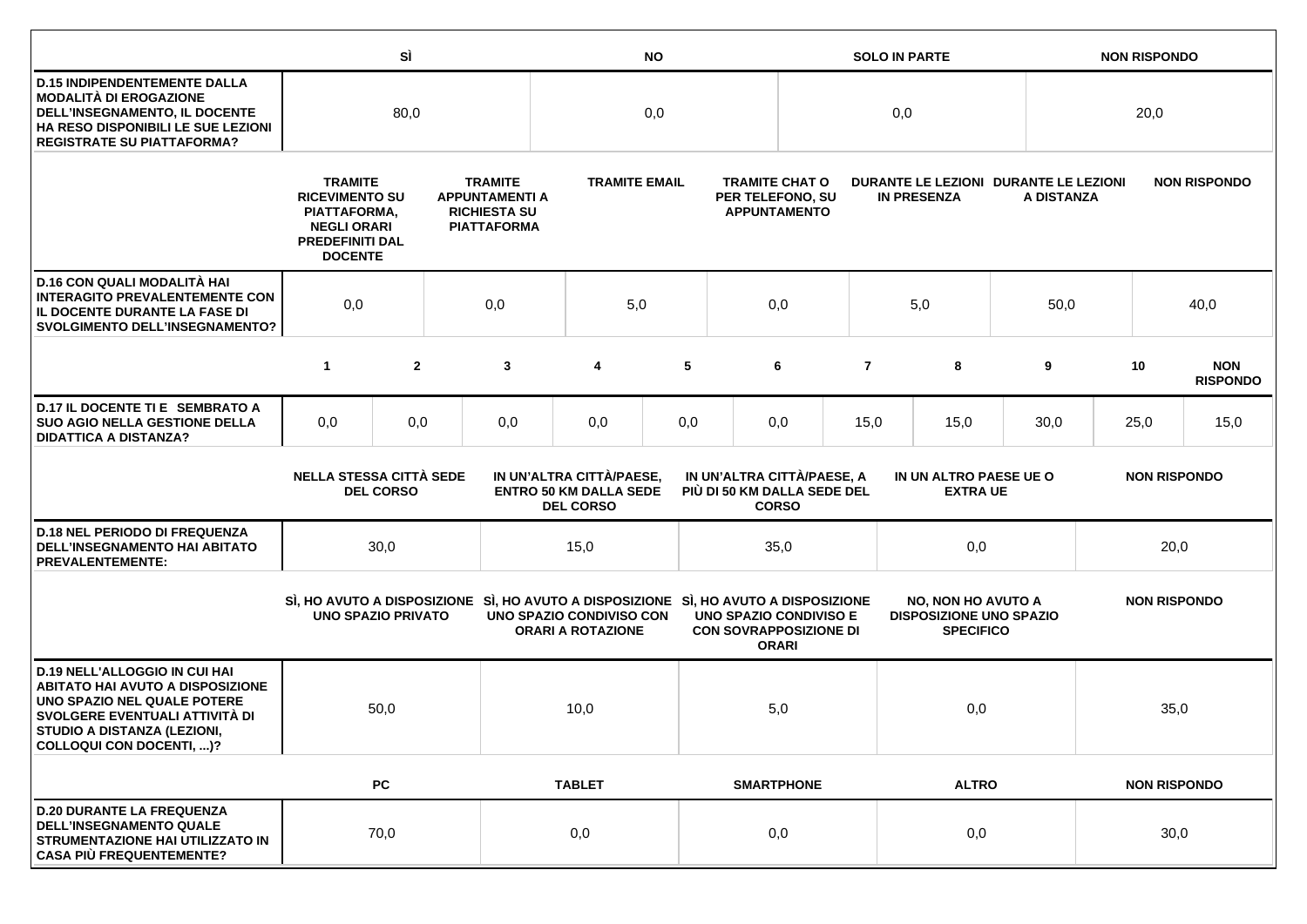|                                                                                                                                                                                                                                                                                    |             | AD USO ESCLUSIVAMENTE<br><b>PERSONALE</b> |              | AD USO CONDIVISO, CON<br><b>ORARI A ROTAZIONE</b> | AD USO CONDIVISO, CON<br>SOVRAPPOSIZIONE DI ORARI |      |                | <b>NON HO AVUTO A</b><br><b>DISPOSIZIONE IN CASA</b><br><b>ALCUNO STRUMENTO</b> |                     | <b>NON RISPONDO</b> |                     |                               |  |  |
|------------------------------------------------------------------------------------------------------------------------------------------------------------------------------------------------------------------------------------------------------------------------------------|-------------|-------------------------------------------|--------------|---------------------------------------------------|---------------------------------------------------|------|----------------|---------------------------------------------------------------------------------|---------------------|---------------------|---------------------|-------------------------------|--|--|
| <b>D.21 CON QUALE MODALITÀ DI</b><br>UTILIZZO HAI AVUTO A DISPOSIZIONE<br>IN CASA UN PC/TABLET?                                                                                                                                                                                    | 60,0        |                                           |              | 0,0                                               |                                                   | 10,0 |                | 0,0                                                                             |                     |                     | 30,0                |                               |  |  |
|                                                                                                                                                                                                                                                                                    | $\mathbf 1$ | $\mathbf{2}$                              | $\mathbf{3}$ | 4                                                 | 5                                                 | 6    | $\overline{7}$ |                                                                                 | 8                   | 9                   | 10                  | <b>NON</b><br><b>RISPONDO</b> |  |  |
| <b>D.22 LE APPARECCHIATURE</b><br>(COMPUTER, TABLET, TELEFONINO) E<br>LA CONNESSIONE INTERNET A TUA<br><b>DISPOSIZIONE TI HANNO PERMESSO</b><br>DI FRUIRE IN MODO SODDISFACENTE<br>(AUDIO, VIDEO, INTERATTIVITÀ) DELLE<br>ATTIVITÀ DELL'INSEGNAMENTO<br><b>EROGATE A DISTANZA?</b> | 0,0         | 0,0                                       | 0,0          | 0,0                                               | 5,0                                               | 0,0  | 15,0           |                                                                                 | 15,0                | 20,0                | 15,0                | 30,0                          |  |  |
|                                                                                                                                                                                                                                                                                    |             | SI<br><b>NO</b>                           |              |                                                   |                                                   |      |                |                                                                                 | <b>NON RISPONDO</b> |                     |                     |                               |  |  |
| <b>D.23 SUGGERISCI DI ALLEGGERIRE IL</b><br><b>CARICO DIDATTICO COMPLESSIVO</b>                                                                                                                                                                                                    | 45,0        |                                           |              |                                                   |                                                   |      | 20,0           |                                                                                 |                     |                     | 35,0                |                               |  |  |
|                                                                                                                                                                                                                                                                                    |             | SI<br><b>NO</b>                           |              |                                                   |                                                   |      |                |                                                                                 | <b>NON RISPONDO</b> |                     |                     |                               |  |  |
| <b>D.24 SUGGERISCI DI AUMENTARE</b><br>L'ATTIVITA' DI SUPPORTO DIDATTICO                                                                                                                                                                                                           |             | 45,0                                      |              |                                                   | 20,0                                              |      |                |                                                                                 |                     | 35,0                |                     |                               |  |  |
|                                                                                                                                                                                                                                                                                    |             | SI<br><b>NO</b>                           |              |                                                   |                                                   |      |                |                                                                                 |                     |                     | <b>NON RISPONDO</b> |                               |  |  |
| <b>D.25 SUGGERISCI DI FORNIRE PIU'</b><br><b>CONOSCENZE DI BASE</b>                                                                                                                                                                                                                |             | 30,0                                      |              |                                                   | 30,0                                              |      |                |                                                                                 |                     | 40,0                |                     |                               |  |  |
|                                                                                                                                                                                                                                                                                    |             | SI                                        | <b>NO</b>    |                                                   |                                                   |      |                |                                                                                 | <b>NON RISPONDO</b> |                     |                     |                               |  |  |
| <b>D.26 SUGGERISCI DI ELIMINARE DAL</b><br>PROGRAMMA ARGOMENTI GIA'<br>TRATTATI IN ALTRI INSEGNAMENTI                                                                                                                                                                              |             | 15,0                                      |              |                                                   | 45,0                                              |      |                |                                                                                 |                     | 40,0                |                     |                               |  |  |
|                                                                                                                                                                                                                                                                                    |             | SI<br><b>NO</b>                           |              |                                                   |                                                   |      |                |                                                                                 | <b>NON RISPONDO</b> |                     |                     |                               |  |  |
| <b>D.27 SUGGERISCI DI MIGLIORARE IL</b><br><b>COORDINAMENTO CON ALTRI</b><br><b>INSEGNAMENTI</b>                                                                                                                                                                                   | 40,0        |                                           |              |                                                   | 20,0                                              |      |                |                                                                                 | 40,0                |                     |                     |                               |  |  |
|                                                                                                                                                                                                                                                                                    |             | SI                                        |              |                                                   | <b>NO</b>                                         |      |                |                                                                                 |                     | <b>NON RISPONDO</b> |                     |                               |  |  |
| <b>D.28 SUGGERISCI DI MIGLIORARE LA</b><br><b>QUALITA' DEL MATERIALE DIDATTICO</b>                                                                                                                                                                                                 | 40,0        |                                           |              |                                                   | 25,0                                              |      |                |                                                                                 |                     | 35,0                |                     |                               |  |  |